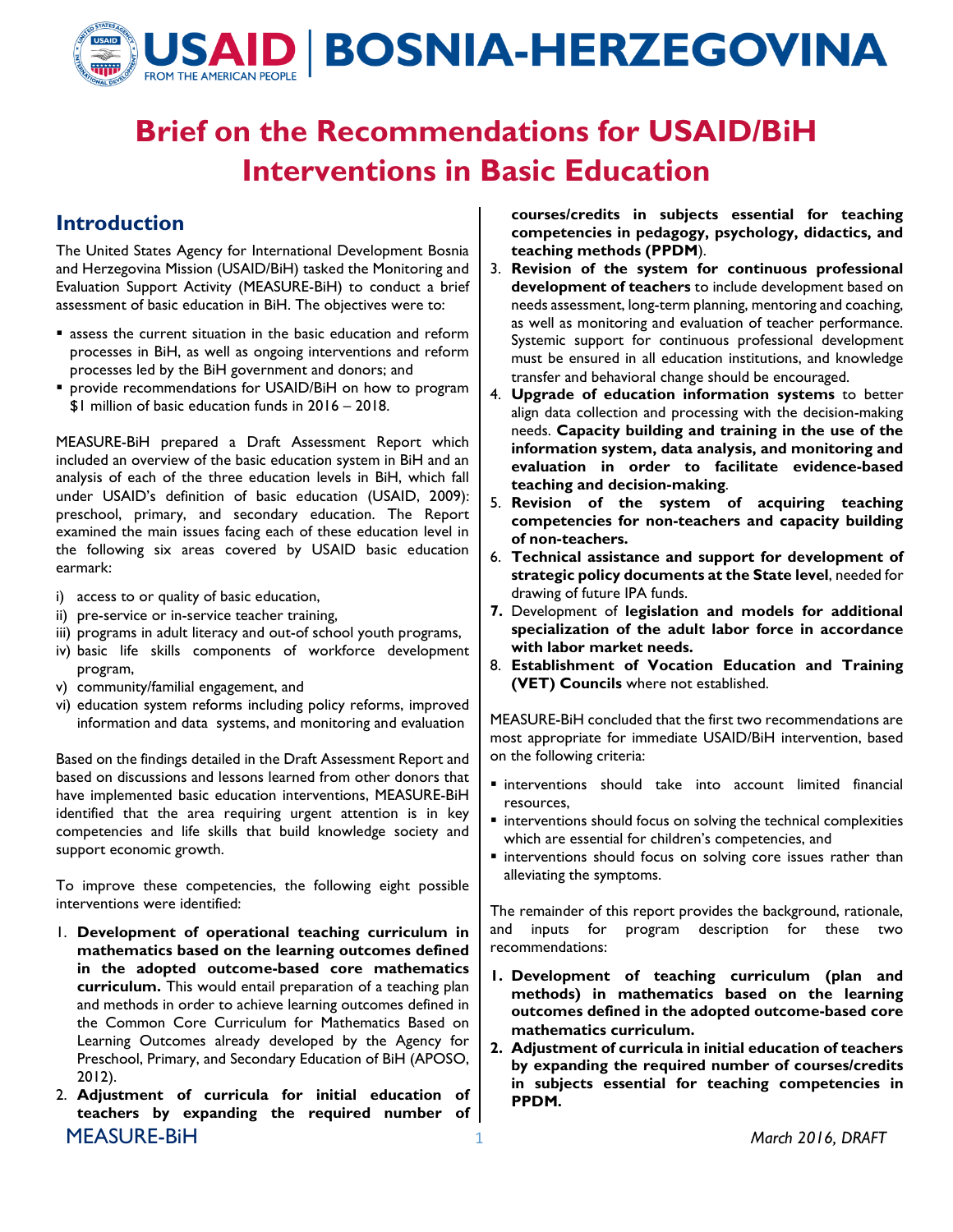

# Recommendation I: Development of Operational Teaching Curriculum in **Mathematics**

#### **Background**

Mathematic competence is defined as the ability to develop and apply mathematical thinking or "mathematization" in order to solve the problems in everyday situations (OECD, 2009). Thus, in addition to giving students skills in numeracy, mathematics is important in providing the broader skills in logic and organized ways of thinking. Mathematic competence includes ability and readiness to use mathematical models of thinking (logical thinking and conclusions, spatial representations, etc.) and presentations (formulas, models, constructions, graphs, charts, etc.). The knowledge includes numbers, measures and structures, basic arithmetic operations, representations, and understanding of mathematical terms and concepts, as well as the awareness of the everyday questions which can be answered by using mathematics. The skills include application of mathematical concepts and processes in everyday context, following the logical path of the arguments or steps in problem solving. The positive attitude is about being interested in logic, ready to explore the application of mathematics in everyday life, respecting logic, and understanding that hypotheses must be falsifiable in order to be scientific.

Mathematic competence is increasingly recognized as one of the key competencies for employability in the modern knowledge society (Education, Audiovisual and Culture Executive Agency, 2011). Mathematic competence is important for success in the technology-based modern workplace. Students with strong fundamental competence in mathematics are more likely to attend and to complete college. Research finds that one difference between students who eventually drop out of high school and those who graduate is lower math scores among the former group (Tyler et al, 2002). The importance of mathematics extends beyond education. Young people who transition to adulthood with limited, basic math skills are likely to find it difficult to function in society. Additionally, mathematic competence is related to better employment outcomes on the labor market (for example, Murnane et al, 2001).

There is no systematic monitoring of the quality of education in mathematics in BiH. The only international research in which BiH participated, the 2007 Trends in International Mathematics and Science Study – TIMSS (Mullis et al, 2008), showed that BiH students scored below the global average in mathematic achievements (with BiH scoring 456 in comparison to global average of 500) and also scoring lower than the other countries from the region that participated in this research (Slovenia and Serbia). TIMSS results showed that a mere 1% of BiH students scored above the advanced TIMMS mathematics benchmark (global average was 2%), while only 10% of BiH students scored above the high benchmark (global average was 15%). Almost one quarter of BiH students (23%) did not reach the lowest benchmark (APOSO, 2009). The analysis of TIMSS mathematics results in three cognitive domains (knowledge, application, and reasoning) shows that BiH students lag behind global averages in all three, with BiH students scoring highest in the lowest level of cognitive domain (knowledge) and lowest in the highest level of cognitive domain (reasoning). Analysis of the results on specific test items shows that when BiH students were faced with problem-solving tasks which required them to first understand the problem and then use the mathematical model to solve it, they either scored significantly worse than completing the straight-forward tasks or did not even attempt to solve the problem. Finally, out of four content domains (Numbers, Geometry, Algebra, and Data and Probability), BiH students scored lowest on Data and Probability, indicating low statistical literacy.

These poor results in mathematic achievements are coupled with high pressure on BiH students to perform well in mathematics and subsequent significant financial resources that are spent on private tutoring in math. A student's GPA in mathematics is one of the main criteria for acceptance into high schools and later into the Science, Technology, Engineering, and Mathematics (STEM) Faculties. A common and growing phenomenon in BiH is hiring of private tutors in mathematics. The Education Support Program of the Open Society Foundation (OSF) conducted research in South and Eastern Europe and Central Asia in 2004. They sampled 1,000 university students in Sarajevo and found that 30% of students had private tutoring lessons in mathematics during secondary school. Private tutoring lessons are usually given by mathematics teachers from another school who are often recommended by student's own teacher. Although no follow-up survey was conducted on this research, the 2011 OSF qualitative research revealed that students are receiving private tutoring at a younger age than before. Since private tutoring is usually provided to students from the families with above-average income, this may imply that the sub-optimal mathematics curriculum and teaching methods may more negatively affect children from lower income households. According to TIMSS results, the children from the families with higher socioeconomic status are likely to have higher scores in mathematics.

The APOSO study on benchmarking for assessment of the education reforms (Husremovic and Đapo, 2013) conducted on the national sample of 1,069 students in BiH also shows that socioeconomic status is one predictor of students' achievements in mathematics. Other predictors are: perception of self-efficacy, attitudes toward mathematics, development of metacognitive skills, gender (females have slightly better results than males), perception of teaching style, clarity of tasks, and teachers' expectations and experience. The same study showed that students perceive mathematics as important and useful for life, but they do not perceive themselves as being good in mathematics.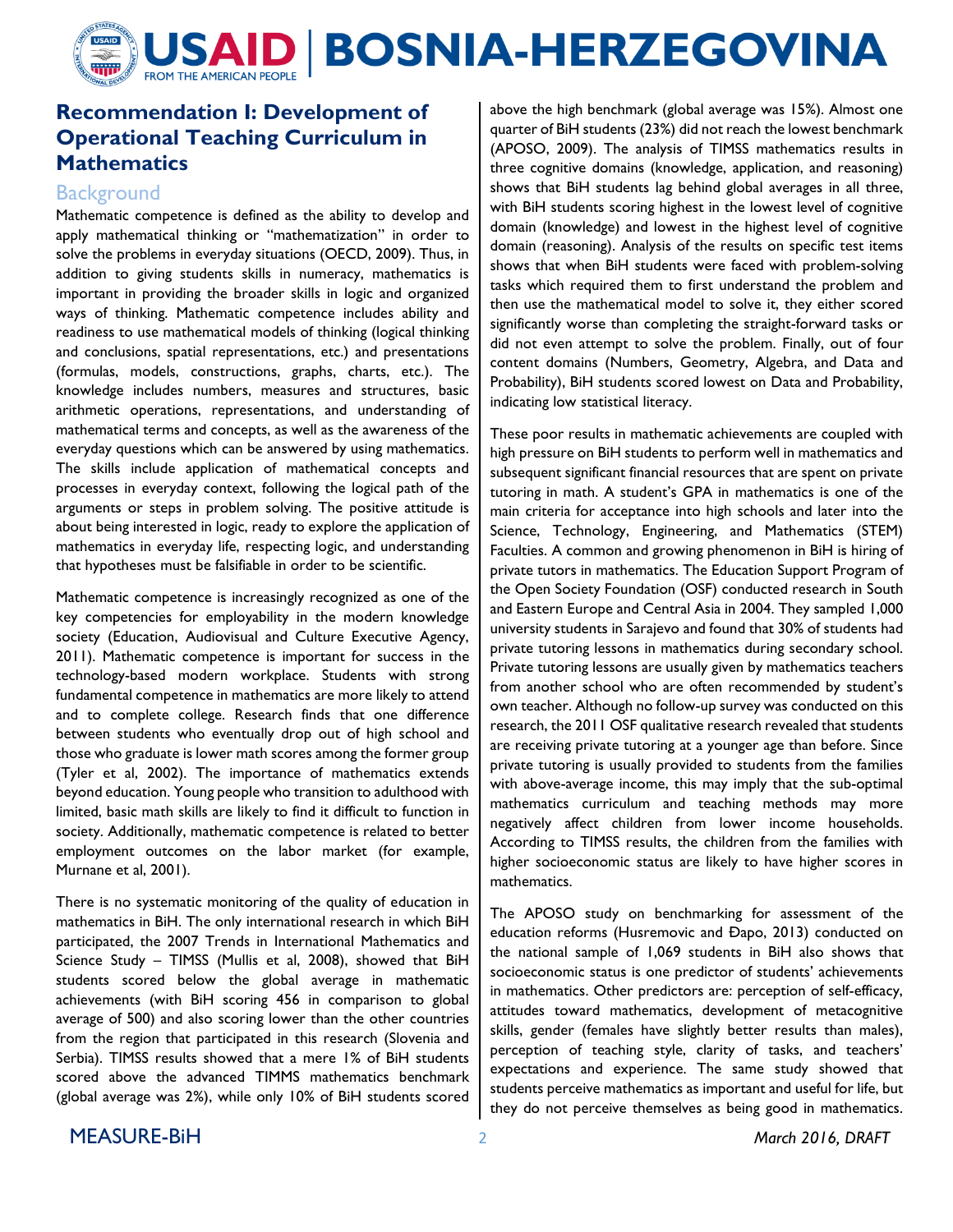

Given the importance of positive attitudes and self-confidence for learning mathematics and the importance of mathematics in school and career choices, it is essential to address motivational aspects in teaching mathematics.

Based on the evidence of poor achievements by BiH students in mathematics, implications of the high and growing correlation of socioeconomic status with mathematics achievements, as well as students' low motivation and self-confidence in learning mathematics, it is essential to develop a new modern approach to teaching mathematics.

#### Core Curriculum and Teacher Development

Many advanced countries have revised and modernized their mathematics curriculum to include the learning-outcome approach (Education, Audiovisual and Culture Executive Agency, 2011). Compared to traditional subject-based curricula, learningoutcome based curricula focus on the results of the learning process and are comprehensive and flexible. BiH made an important step towards this modernized approach in 2015, when the Common Core Curriculum for Mathematics Based on Learning Outcomes developed by APOSO (with the support by Save the Children) was adopted by the BiH Parliament (APOSO, 2015). The Common Core Curriculum was developed by eighteen experts (including mathematics teachers and the professors from Mathematics Faculties) and supported by Save the Children. The Core Curriculum is organized within 4 areas, 9 components, 23 learning outcomes, and specific indicators of achievement for each outcome at five milestone levels: preschool level (age 5 or 6), 3<sup>rd</sup> grade (age 8 or 9),  $6<sup>th</sup>$  grade (age 11 or 12),  $9<sup>th</sup>$  grade (age 14 or 15), and upon completion of secondary school (age 18 or 19). The Common Core Curriculum also defines cross-cutting targeted learning outcomes/indicators for each of the key competence relevant for mathematics - mathematic competence, creative and productive competence, communication in native and foreign language, learning how to learn (metacognitive competence), IT competence, and competence in science.

The main advantages to establishing the Core Curriculum based on learning outcomes include:

- learning outcomes being more explicit and understandable for teachers and students,
- emphasis on acquiring key competencies, rather than the content and teaching units,
- addressing higher order thinking (like reasoning, evaluation, and creation) more than reproduction and basic knowledge, and
- better understanding of the grading criteria by parents and students.

While the Common Core Curriculum represents an important first step in modernizing the ways that mathematics are taught in BiH, it should now serve as the basis for development of the operational teaching curriculum, as well as other operational materials, such as guidelines for teachers. Research shows that mathematics curriculum affects the opportunities for students to learn and that opportunity to learn is, in turn, the most important predictor of student achievement (National Research Council, 2001). Furthermore, research shows that some curricula can improve the average student's percentile rank in mathematics by as much as 12 points more than other curricula (Agodini et al. 2009, 2010).

A 2013 study on benchmarking for assessment of the primary education reforms (Husremovic and Đapo, 2013) also found that student achievement in mathematics was more closely correlated to students' perception of teachers' work (perception of teaching style, clarity of the tasks, and positive expectations from teacher) than to teachers' perception of their own teaching effectiveness. It is essential for mathematics teachers to develop and apply sound knowledge and understanding of pedagogy as well as mathematics as a subject (Education, Audiovisual and Culture Executive Agency, 2011). The global scientific community has increasingly recognized that teaching mathematics is a science in itself, with several scholarly journals being developed specifically to research teaching of mathematics (such as International Journal of Mathematics Education, Teaching Children Mathematics, Mathematics Teaching in the Middle School, Mathematics Teacher Educator, and Mathematics in School). In order to meet the new global standards and new requirements set within the adopted BiH Common Core Curriculum for Mathematics, professional development of mathematics teachers will need to be modernized within a systemic approach. In addition to professional mathematical knowledge, effective teaching of mathematics requires understanding and application of the essential teaching competencies of PPDM. Therefore, the PPDM principles should be integrated within the operational teaching curriculum in mathematics.

## Program Description for a Possible Intervention

The purpose of this intervention is to develop operational teaching curriculum in mathematics based on the learning outcomes defined in the adopted core mathematics curriculum. The goal is to improve students' employability through increased quality and equity in mathematics education.

The intervention should include:

1. Initial set of meetings with all relevant stakeholders and potential members of the Working Group for Developing Operational Teaching Curriculum for Mathematics. This should include APOSO, Ministry of Civil Affairs of BiH, Entity and Cantonal Education Ministries, Pedagogical Institutes, professors from the Mathematics Faculties/Departments of all major universities in BiH, Associations of Mathematics Teachers, relevant NGOs (such as Save the Children, Step by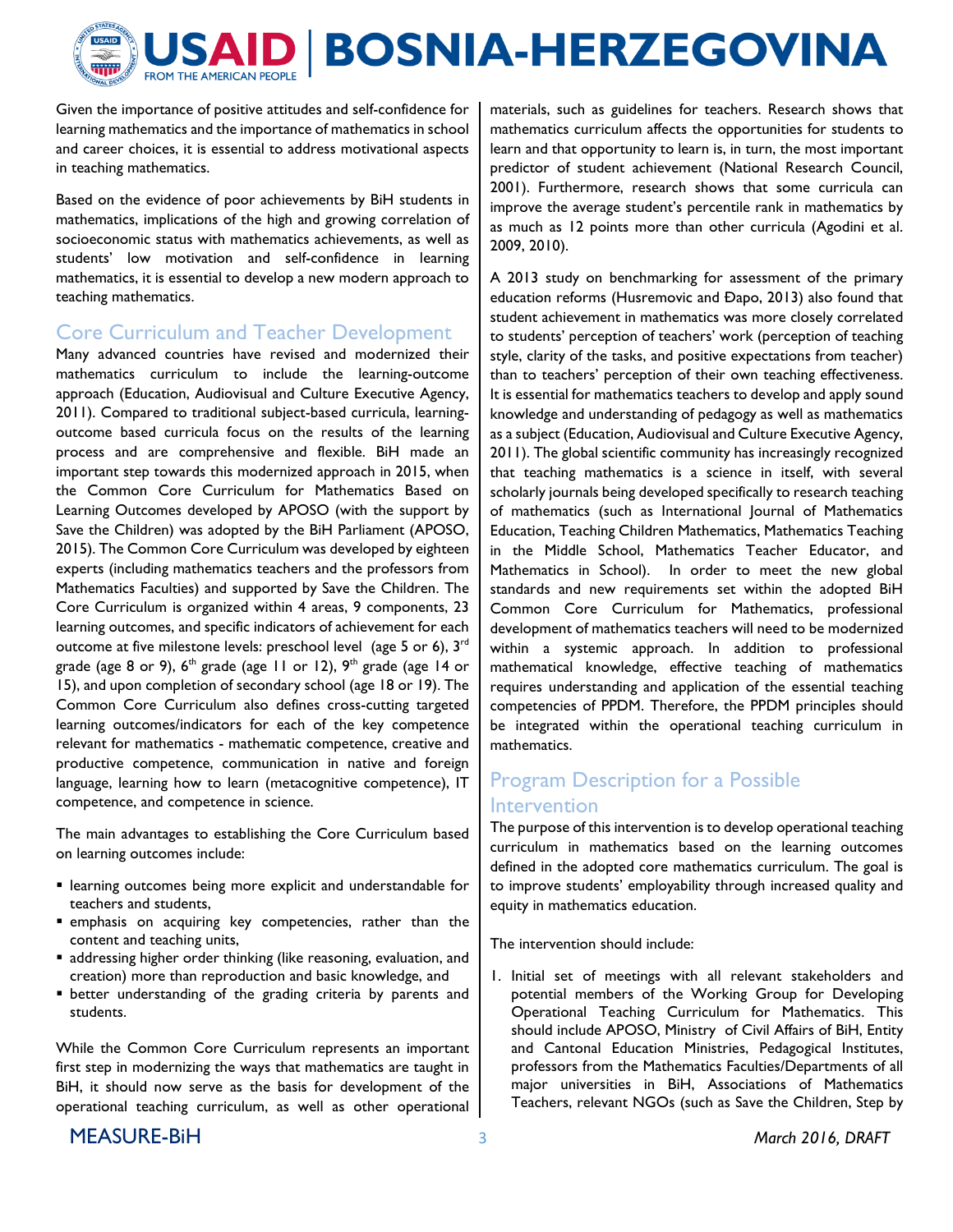

Step, OSF, School2School and osnovna.ba), as well as student representatives.

- 2. Gathering a team of local and international experts who will be contracted by the implementer to lead the intervention. International expert(s) should have specific experience developing successful operational teaching curricula in mathematics in other countries. Local experts should have specific knowledge and experience of working with educational institutions in BiH, preferably with backgrounds in mathematics, pedagogy, and psychology.
- 3. Formation of Working Group for Developing Operational Teaching Curriculum for Mathematics to include local and international experts contracted by the implementer, as well as the representatives of all relevant stakeholder institutions/groups such as APOSO, Ministry of Civil Affairs of BiH, Entity and Cantonal Education Ministries, Pedagogical Institutes, professors from the Mathematics Faculties/Departments of all major universities in BiH, Associations of Mathematics Teachers, relevant NGOs, student representatives, pedagogues, psychologists, (innovative and competent) mathematics teachers, and education experts from non-governmental sector. Such broad membership in the Working Group will ensure a participatory approach to the curriculum development, in addition to facilitating a sense of local ownership by all relevant stakeholders. This will also help to secure the intervention's chances of sustainability and implementation success.
- 4. Desk review of all relevant BiH documents, and in particular, the Common Core Curriculum for Mathematics Based on Learning Outcomes and Guidelines for Implementation of Common Core Curriculum.
- 5. Desk review of relevant international literature, research, and recommendations on operational teaching curriculum in mathematics and innovative approaches for training mathematics teachers.
- 6. Desk review of relevant materials and data collection (examples include interviews and administrative surveys) on current practices in teaching mathematics in BiH, as well as on the curricula for initial education of future mathematics teachers at the BiH Universities.
- 7. Drafting Operational Teaching Curriculum for Mathematics based on the Common Core Curriculum and best global practices for 1) preschool, 2) primary and 3) secondary general and vocational schools.
- 8. Preparation of the Guidelines for the Operational Teaching Curriculum Implementation (Implementation Guidelines) and manuals for teacher trainings for all levels of education.
- 9. Pilot-testing the Operational Teaching Curriculum and Implementation Guidelines with a group of teachers (and students who are in initial education studying to be teachers), as well as with the students in mathematics courses in primary and secondary schools.
- 10. Finalizing the Operational Teaching Curriculum and Implementation Guidelines to incorporate feedback from pilot-testing.
- 11.Drafting recommendations for adjusting the initial education of mathematics teachers to be in line with the 1) Common Core Curriculum for Mathematics Based on Learning Outcomes, 2) Operational Teaching Curriculum, and 3) Implementation Guidelines.
- 12.Designing and delivering teacher training and certification (for example, through a model similar to what has been implemented through CIVITAS BiH<sup>1</sup>).
- 13.Continuous advocacy campaign on the curricular reform aimed at students, parents, and general public.

USAID/BiH should also consider rigorously evaluating the effectiveness of new mathematics curriculum, either through random assignment in the test/pilot phase or by quasiexperimental design focusing on learning outcomes associated with the introduction off the new curriculum. $2$ 

#### Intervention Advantages and Risks

The advantages of choosing this option for USAID/BiH intervention include:

- Direct contribution to improving key competencies and life skills that build knowledge society and increase employability of BiH students. Development of Operational Teaching Curriculum, guided by defined learning outcomes, would help mathematics teachers to align their teaching processes and methods with student needs, to motivate students to learn and use mathematics, and to introduce other important competencies in teaching mathematics (such as productive and creative competence, communication, and metacognitive competence).
- Contribution to alleviating inequity in education based on socioeconomic status. General international findings that students from lower socio-economic status perform worse in mathematics and later earn less, is further exacerbated in BiH by over-reliance on private tutoring. This intervention can provide better in-class education for all students, thus reducing the correlation of socio-economic status with mathematics achievement and later, increasing income of all students.
- As a result of negative public opinion on the quality of mathematics education and BiH's poor score on international tests, this proposed intervention is likely to have broad public support.
- **The timing for such an intervention is appropriate, as the** Common Core Curriculum for Mathematics Based on Learning Outcomes was recently adopted and all relevant high-level strategic documentation serving as the basis for development of Operation Teaching Curriculum for Mathematics was prepared by APOSO. In interviews with APOSO representatives, they noted that APOSO strongly supports such an intervention and

 $\overline{a}$ 

<sup>1</sup> http://civitas.ba/.

<sup>2</sup> For an example of such evaluation of mathematics curriculum in primary school, see Agodini (2009).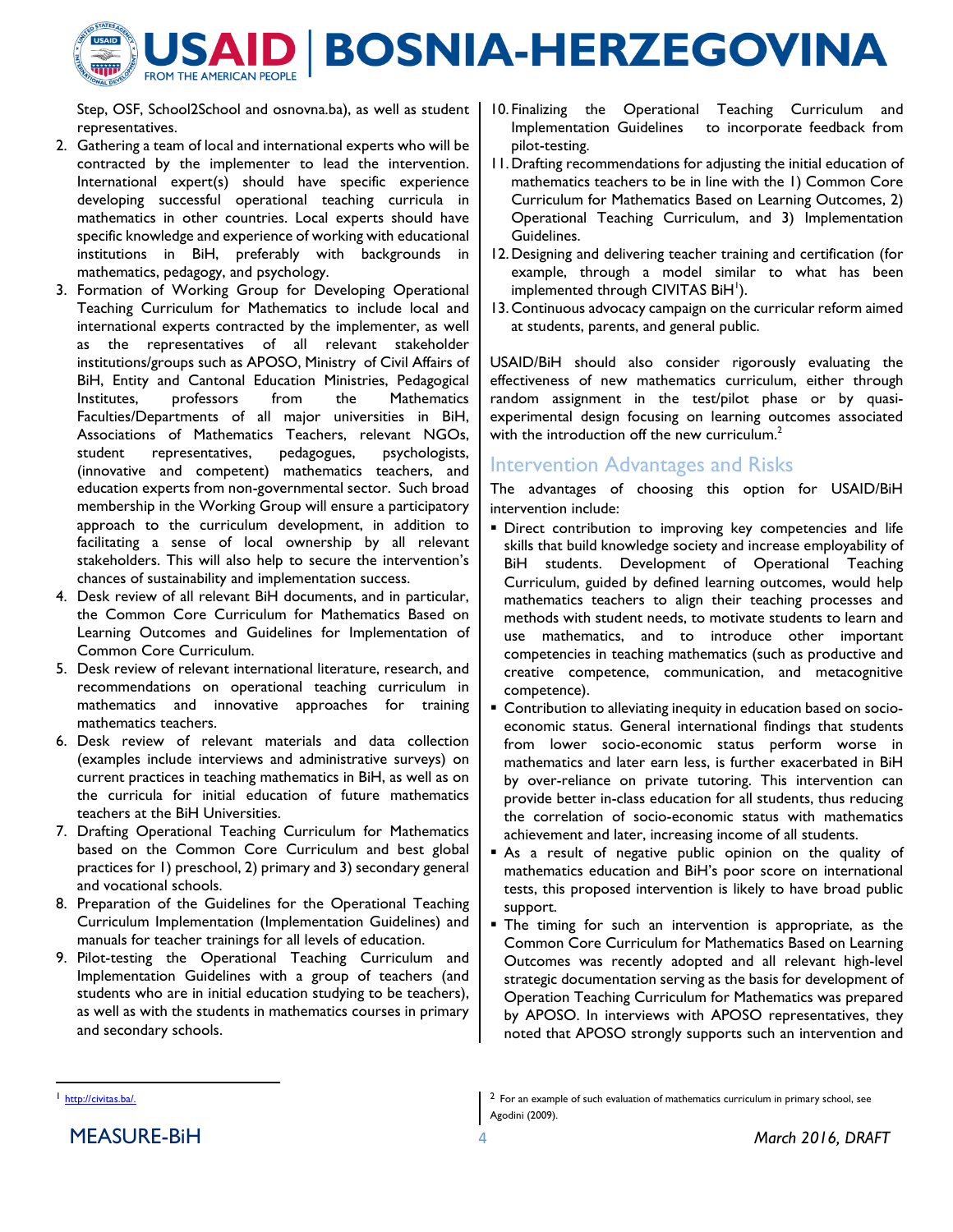

would be ready to cooperate closely with USAID/BiH and the implementer.

- **The mathematic competence area does not have political** connotations in BiH (unlike areas which involve so-called "national group of subjects"). Thus, no political obstacles are envisaged in implementing this intervention.
- This intervention would fit nicely with the work of Save the Children, which supported the development of the Common Core Curriculum for Mathematics Based on Learning Outcomes and is also working on the education of teachers in language areas. Save the Children plans to continue teacher training support for other areas, so the implementer of this USAID/BiH intervention can explore the ways of cooperating with them, particularly in the process of teacher training.

Potential risks, and options for mitigating them, include:

- **I** Ideally, curricular reform should be comprehensive and done simultaneously for all areas and subjects—with the aim of recognizing the importance of cross-curriculum holistic approach—while this proposed intervention would focus only on one area: mathematics. This particularly refers to the connection of mathematics to science and IT areas. While broadening the scope of intervention to include a comprehensive approach to numerous areas is not feasible within the financial funds currently set aside, depending on exact implementation mechanisms, the implementer could consider also developing core operational teaching curriculum for science. In addition, it should also be noted that there have already been donor interventions that focused on some particular area (e.g. in languages by Save the Children and history by the US Embassy and OSCE). Comprehensive reform in all areas is unlikely to happen in the short to mid-term, due to both lack of financial resources and the political obstacles associated with the so-called "national group of subjects." This intervention, although partial, could be the catalyst for the curricular reforms in other areas if implemented correctly.
- There is a possibility that some official stakeholders would not want to be part of the reform. This could include Ministries, Universities that provide initial mathematics education to teachers, and the mathematics teachers themselves. This risk can be mitigated by implementing a full participatory approach and including all relevant these stakeholders in all stages of the work on the development of Operational Teaching Curriculum and Implementation Guidelines. Furthermore, targeted advocacy aimed at general public will create the additional motivation for these stakeholders to work on this reform.

# Recommendation2: Adjustment of the Curricula for Initial Education of Teachers to Focus More on PPDM

#### **Background**

MEASURE-BIH 5 March 2016, DRAFT Quality of teachers is an essential factor for student achievement, regardless of prior student learning and student socioeconomic status (OECD, 2014). In addition to teachers' academic

qualifications and experience, quality of teachers also depends on teaching competencies in pedagogy, psychology, didactics, and teaching methods - PPDM (for example, European Commission, 2013, Caena, 2014, Goe et al, 2008, Marinkovic et al, 2012). Pedagogical competence in teaching refers to the specialized knowledge of teachers to create an effective teaching and learning environment for all students by integrating the content knowledge of a specific subject and the pedagogical knowledge of teaching that particular subject. Psychological competence in teaching refers to the knowledge of individual student characteristics and learning processes, as learning occurs in a social context and learning success depends on the general cognitive and affective characteristics. Didactical competence refers to the ability of a teacher to transfer knowledge to students in a way that will make students interested in a process of learning. Competence in teaching methods refers to selection of principles and methods used to achieve the desired learning in students, based on student characteristics, and the type of learning intended to occur.

Lessons from Finland (Sahlberg et al, 2011), the top-scoring student achievement country in international research, show that one of the key success factors for student achievement is improved initial education of teachers, with a focus on both the thinking process and cognitive skills. There is no data on the level of teaching competencies in PPDM in BiH. However, belowaverage scores of BiH students in international research (including TIMSS) in combination with the fact that the initial education of teachers in PPDM is generally very limited, may indicate that BiH teachers lack these important capacities.

Initial education of teachers (i.e. pre-service teacher training) in BiH is focused on subject-matter expertise rather than PPDM teaching competencies (Center for Policy and Governance, 2010). The curricula in teacher studies programs are designed completely by the core Department within each Faculty. Because of this autonomy, curricula vary greatly (among different Universities as well as within university among different Faculties) causing insufficient pre-service education in PPDM to be conducted. Recent research shows that the PPDM-related teaching methods employed in BiH are outdated and that the number of European Credit Transfer and Accumulation System (ECTS) credits available in PPDM varies. This is, in all cases, insufficient in comparison to the most common EU practice of 60 ECTS credits (Abadžija, 2015 and Marencic-Pozarnik, 2011).

Low teaching capacities in PPDM are partially related to the fact that the education system in BiH is predominantly centralized in terms of pre-determined teaching lessons. This minimizes the role of teachers in the education process and makes it more of an implementation role, rather than a pro-active, creative, and stimulating role. This is further exacerbated by an ambiguous framework for the initial education of teachers. Adequate teaching of competencies must include the competence to stimulate cognitive, socio-emotional, and motor development of the students. Competent teachers, regardless of subject-matter they are teaching, are interested in and aware of students' individual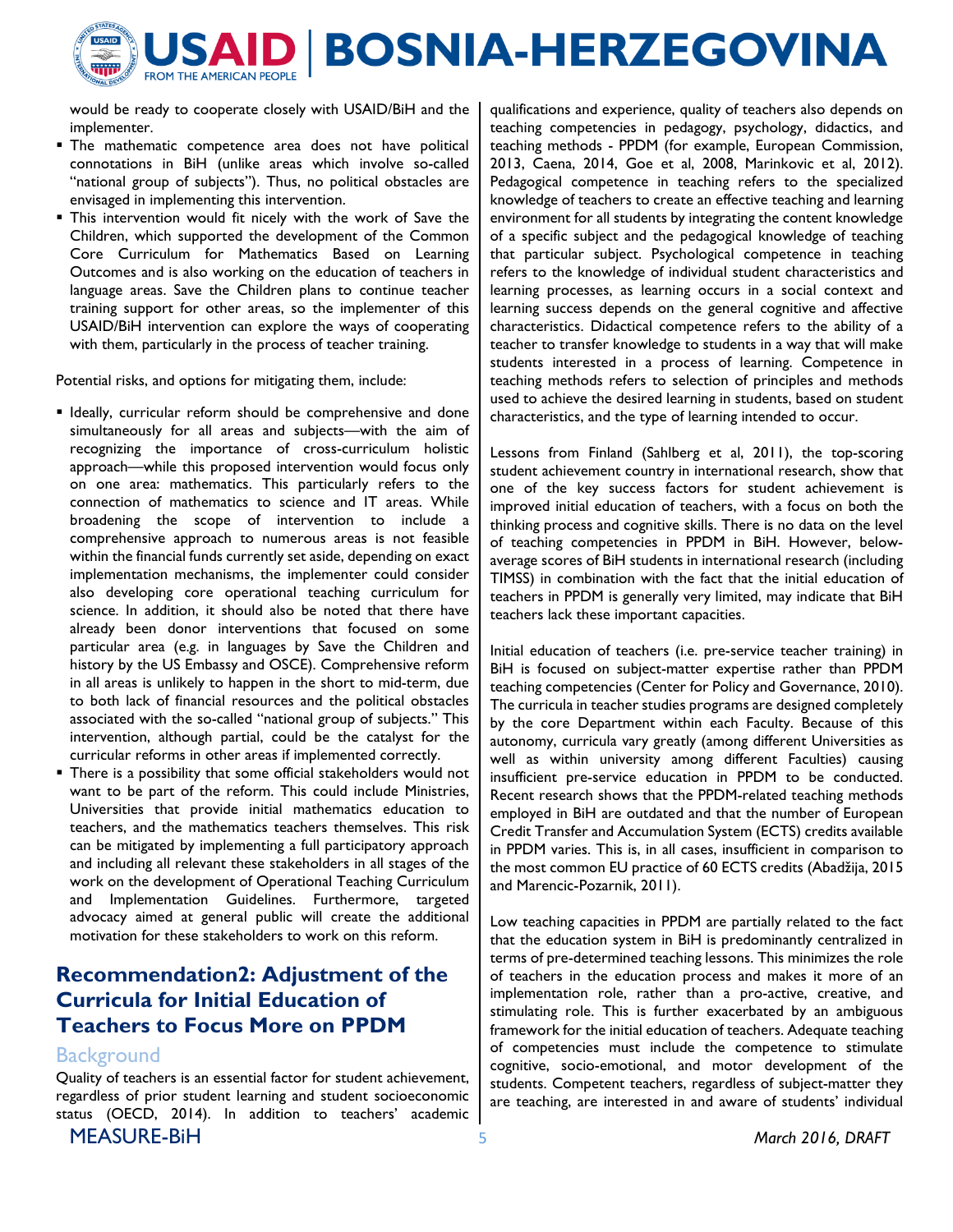

needs and motivation triggers. They understand that each students' learning process is different. High quality teachers are able to implement the subject-matter operational teaching curriculum at both individual and collective levels, thus making the process stimulating for all students. Consequently, there are numerous expectations from teachers:

- 1. Expert pedagogical, psychological, and methodic knowledge in developmental and pedagogical psychology, pedagogy, teaching methods and techniques, as well as their adjustment to fit their students' ages and levels of cognitive development.
- 2. Personal and professional accountability and ownership of the teaching and learning processes. This refers to autonomy in teaching and accountability for student achievements.
- 3. Exemplary system of values, centered on care for students' best interest and well-being. This is essential—given the importance of teachers in influencing students' overall development, especially at early age.
- 4. Accountability and pro-active initiatives in continuous selfdevelopment and self-improvement, including continuous professional development in modern and innovative techniques.
- 5. Contribution to creating and sharing knowledge on successful learning and teaching methods. Culture of learning communities needs to be encouraged among teachers.
- 6. Active contribution to continuous monitoring and rigorous research, with the goal of evidence-based teaching. Teachers must be researchers of education process and be able to design and conduct research, monitor changes in process of education, and initiate changes when necessary.
- 7. Taking a lead role in developing and promoting the education system as a whole.

In order for teachers to achieve these expectations, they should possess, among other qualities, the following competencies:

- **EX COMPETENCIES IN the subject matter they teach**
- competencies relating to learning and teaching processes (primarily competencies in methods and techniques of teaching)
- competencies in providing support to students' personal development (competencies in psychology)
- competencies in communications and cooperation with students, parents, and colleagues (competencies in psychology and pedagogy).

### PPDM in Current System of Initial Education

Teacher studies programs are offered in the following Faculties in BiH: Pedagogy Academies (which educates teachers who teach in pre-school and the first 4 or 5 years in primary school), Philosophy and Philology Academies (which educate teachers in the fields of social and human sciences and languages), Sciences and Mathematics Faculties (which educate teachers in the field of natural sciences), Arts Academies (which educate teachers for the subjects in fine arts), as well as religious studies colleges.

The admission criteria for these programs vary greatly, ranging from no entrance exam (where admission is based only on high school GPA) to more comprehensive entrance exams, and in some cases, there are also pre-entry exam criteria. In the cases where the entrance exam is a part of the admissions criteria, it is based on the subject in which student will eventually teach and in the native language, with no PPDM-related questions. The exception are the Psychology Departments that also have psychological and general knowledge tests within the entrance exam. Pedagogy Academies assess of verbal, motor, and music skills in addition to the entrance exam.

Upon being accepted to these teacher studies programs, students have varying levels and amounts of PPDM-related courses. In most cases (e.g. in largest Universities in BiH, Sarajevo University and Banja Luka University), only a basic introduction to PPDM-related subjects is given and it is usually combined with Pedagogy and/or Psychology courses (with the exception of Psychology Departments who also have Pedagogical Psychology). On average students have two of these PPDM-related courses in total. In other words, students get around 12-15 ECTS credits on average, in comparison to 60 ECTS credits commonly recommended in EU. In addition to PPDM-related courses being limited in the number offered, they are also generally given in pedagogically poor conditions (Abadzija, 2015), with over 40 students in a single group (and over 100 in some Faculties). Moreover, a wide array of topics are included in these courses, which results in only limited attention being devoted to each topic. PPDM-related courses are represented in the largest scope in Pedagogy Academies.

Course work on inclusive education is almost non-existent in BiH, although teachers are expected to have competencies related to working with children with development impairments. An essential part of teacher studies should be devoted to practical application of theoretical knowledge (e.g. European Commission, 2013). In BiH, however, this is at a minimum level and is limited to students shadowing some in-school courses and afterwards delivering one course. Research shows that another key factor for success in the initial education of teachers is mentoring by school professionals and teaching practitioners (Caena, 2014), which is not practiced in BiH.

# Program Description for a Possible Intervention

The purpose of this intervention is to develop a standardized approach to PPMD-related courses in all curricula for initial teacher education, based on best international practices. In addition to defining the number and types of PPMD-related courses, guidelines with the exact scope of what should be taught in each course should be developed. This, inter alia, includes a greater focus on the practical application of theoretical knowledge, inclusive teaching, and mentoring system. The goal is to increase the overall basic education learning outcomes in BiH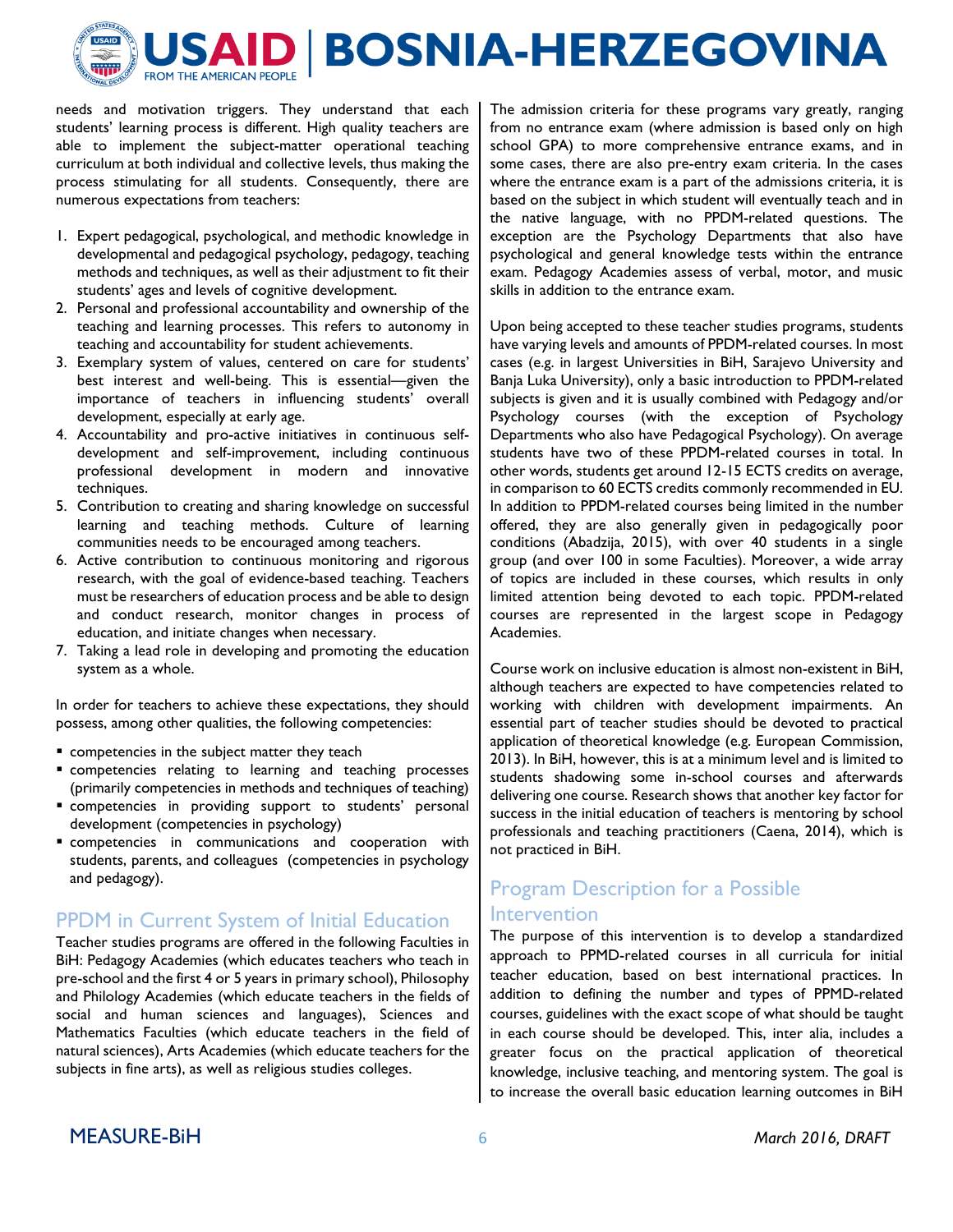

by improving quality of teaching through increasing teachers' capacities in PPDM-related subjects.

The intervention should include:

- 1. Initial set of meetings with all relevant stakeholders and potential members of the Working Group for Developing Standards for PPDM-related Initial Education of Teachers. This will include the Agency for Development of Higher Education and Quality Assurance (HEA), representatives from Faculties that offer teacher studies programs in BiH, APOSO, Ministry of Civil Affairs of BiH, Entity and Cantonal Education Ministries, Pedagogical Institutes, EU Delegation, British Council, and relevant NGOs.
- 2. Gathering a team of local and international experts who will be contracted by the implementer to lead the intervention. International expert(s) should have specific experience in developing and/or the delivery of successful PPDM-related parts of initial teacher education and teaching curriculum in other countries. Local experts should have specific knowledge and experience of working with educational institutions in BiH, preferably with background in PPDM.
- 3. Formation of the Working Group for Developing Standards for PPDM-related Initial Education of Teachers to include local and international experts contracted by the implementer, as well as the representatives of all relevant stakeholder institutions/groups such as HEA, representatives from Faculties that offer teacher studies programs in BiH, APOSO, Ministry of Civil Affairs of BiH, Entity and Cantonal Education Ministries, Pedagogical Institutes, and relevant NGOs, representatives of students of teacher studies, teachers of PPDM within initial teacher education programs, pedagogues, psychologists, and education experts from non-governmental sector. Such broad membership in the Working Group will ensure a participatory approach to developing Standards, as well as facilitate a sense of local ownership by all the relevant stakeholders. This should secure intervention sustainability and implementation success. In particular, HEA should be closely involved in the work, given that this institution will be developing standards for accreditation of all higher education programs within all Universities in BiH, thus also including teacher studies programs.
- 4. Desk review of all relevant BiH documents, and in particular the current curricula for teacher studies programs in all Universities in BiH.
- 5. Desk review of relevant international literature, research, and recommendations on curricula for teacher studies programs and innovative approaches and best practices.
- 6. Drafting Standards for PPDM-related Initial Education of Teachers based on best global practices. This should include learning outcomes, as well as teaching unit standards. The new curriculum should be designed to include 60 ETCS credits devoted to PPDM-related courses.
- 7. Preparation of the Operational Guidelines for Application of Standards for PPDM-related Initial Education of Teachers with the exact scope of what should be taught in each

recommended PPDM course, including greater focus on the practical application of theoretical knowledge, inclusive teaching, and mentoring system.

- 8. Presentation of the Standards and Operational Guidelines to a group of PPDM professors in teacher studies programs and initial teacher education students.
- 9. Finalizing the Standards and Operational Guidelines to incorporate feedback.
- 10.Designing and delivering training and certification to professors of PPDM-related courses in teacher studies programs.
- 11.Continuous advocacy campaign about initial teacher education reform aimed at students, parents, and general public.

# Intervention Advantages and Risks

Advantages of choosing this option for USAID/BiH intervention include:

- **This intervention, although limited in scope, has the potential** for benefiting the whole education system, as improvement in teaching competencies are likely to occur for all teachers in BiH. The intervention will be targeted directly at one of the main causes for general poor teacher quality, rather than alleviating the symptoms.
- As a result of negative public opinion on the quality of teaching competencies in PPDM, this intervention is likely to have broad public support.
- The timing for this intervention is appropriate, as the HEA is envisaged to develop accreditation standards for all University study programs (thus including teacher studies programs) and start the actual accreditation process in the next couple of years. In interviews with the HEA representatives, they noted that HEA strongly supports such an intervention and would be ready to cooperate closely with USAID/BiH and the implementer, which includes making Standards obligatory for accreditation of University study programs. In addition, Universities in BiH are increasingly recognizing the need for such reform, with University of Mostar already increasing their PPDM-related focus on initial teacher education (based on demand of their students from Croatia).
- Although there are no donor interventions specifically focused on initial teacher education, this intervention would complement the work of the ongoing EU-funded project on Development of Qualification Framework for General Education in BiH, implemented by the British Council. Within this project, Standards for Teaching Profession are being prepared for pre-school, primary, and secondary education. These Standards for Teaching Profession are expected to define the general minimum of recommended ECTS credits in initial education for PPDM-related subjects, which is in line the EU practices. Thus, Standards for PPDM-related Initial Education of Teachers and Operational Guidelines would be harmonized with the Standards for Teaching Profession.
- **Step by Step has been working on continuous professional** education of teachers. In interviews with their representatives, they expressed the need for an intervention at the initial teacher education level. This potential intervention could eventually also inform other donor work in continuous professional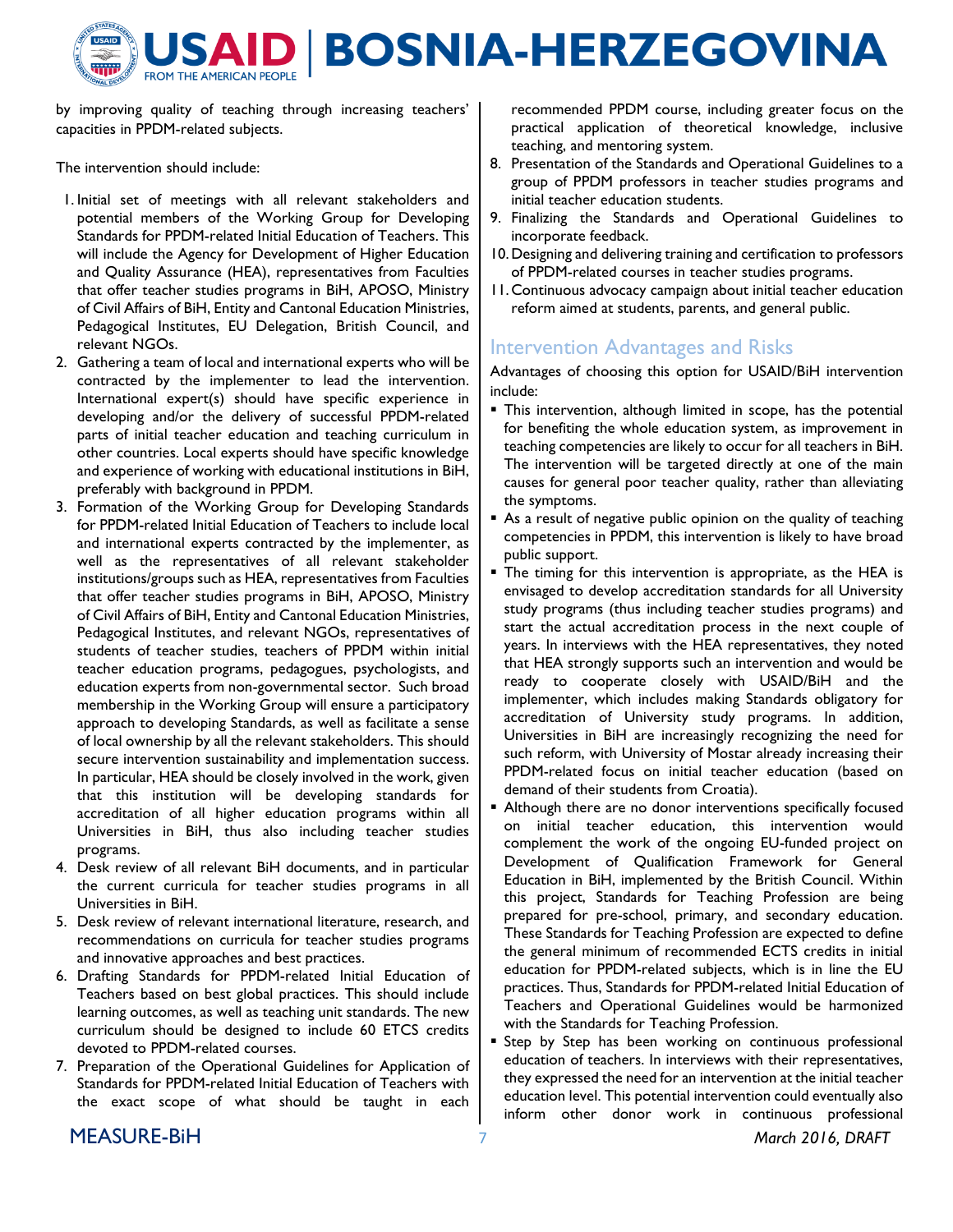

development of teachers by basing the continuous professional development on Standards and Operational Guidelines.

Potential risks and options for mitigating them include:

- **There is a possibility that some official stakeholders would not** want to be part of the reform. This could include Ministries, Universities that provide initial teacher education, and the teachers of the PPDM-related courses in initial education. This risk can be mitigated by implementing a full participatory approach and including all relevant these stakeholders in all stages of the work on the development of Standards and Operational Guidelines. Moreover, the fact that the HEA would make the Standards obligatory for accreditation of University study programs would create the motivation for stakeholders to work on this reform. Finally, targeted advocacy aimed at general public would also increase stakeholders' motivation to cooperate.
- There would be a significant time-lag between the intervention and its practical application in terms of teachers with increased PPDM competencies starting to teach. However, results of most education interventions are only visible in long-term, as fundamental changes in education require patience and perseverance.

#### References

- 1. Abadzija, M. (2015). Initial Teacher Education at the University of Sarajevo. Centre for Policy and Governance. https://issuu.com/cpubih/docs/sa\_\_etak\_analize\_\_inicijalno\_obrazo
- 2. Agency for Standards and Evaluation in Education for the Federation of Bosnia and Herzegovina and Republika Srpska (2008). Report on the Achievements of Students' Final Grade of Primary School in Bosnia and Herzegovina in Mathematics. http://www.aposo.gov.ba/hr/files/2012/10/TIMSS\_izvjestaj\_prirodne\_nauke\_C
- RO.pdf 3. Agency for Preschool, Primary and Secondary Education (2009). Secondary Analysis of the TIMSS 2007 Results for Bosnia and Herzegovina. http://www.aposo.gov.ba/wpcontent/uploads/2012/08/Sekundarna\_analiza\_TIMSS\_2007.pdf
- 4. Agency for Preschool, Primary and Secondary Education (2011). Model for Improving the System of Continuing Professional Development of Educators, Teachers, and Associates in Bosnia and Herzegovina. http://www.aposo.gov.ba/wp-content/uploads/2012/08/KPR-bosanski-26.11.pdf
- 5. Agency for Preschool, Primary and Secondary Education (2011). Quality Work Standards for Educator, Pedagogues, and Directors in Preschool Education. Studio Jordan, Sarajevo http://www.aposo.gov.ba/hr/files/2012/10/Predskolstvo\_Standardi\_kvalitete\_rada\_-

odgajateljica\_pedagogica\_-i\_-direktorica\_cro.pdf 6. Agency for Preschool, Primary and Secondary Education (2013). Common

- Core Curriculum for Bosnian, Croatian, and Serbian Languages Based on Learning Outcomes. http://www.aposo.gov.ba/hr/files/2012/10/ZJNPP-definirana-naishodima-u%C4%8Denja-za-bosanski-hrvatski-i-srpski-jezik.pdf
- 7. Agency for Preschool, Primary and Secondary Education (2014). Common Core Curriculum for Foreign Languages Based on Learning Outcomes. http://www.aposo.gov.ba/hr/files/2012/10/ZJNPP-za-strane-jezike-BOS-.pdf
- 8. Agency for Preschool, Primary and Secondary Education (2015). Guidelines for Implementation of Common Core Curricula. http://aposo.gov.ba/wpcontent/uploads/2015/Smjernice%20za%20implementaciju%20ZJNPP.pdf
- 9. Agency for Preschool, Primary and Secondary Education (2015). Common Core of Curricula for Social Sciences and Humanities Based on Defined Learning Outcomes. http://aposo.gov.ba/wp-content/uploads/2016/ZJNPP-a%20dh%20B.pdf
- 10. Agency for Preschool, Primary and Secondary Education (2015). Common Core Curriculum for Cross-Curricular and Inter-Subject Areas Based on Learning Outcomes. http://aposo.gov.ba/ZJNPP%20kroskurikularno%20B.pdf
- 11. Agency for Preschool, Primary and Secondary Education (2015). Common Core Curriculum for Mathematics Based on Learning Outcomes. http://aposo.gov.ba/wpcontent/uploads/2015/ZJNPP%20matematicko%20podrucje%20HRVATSKI%2 0.pdf
- 12. Alibabic, S., Popovic, K., and Avdagic, E., (2012). Subsequent Acquisition of Primary Education – Andragogical Manual for Teachers. Franex Sarajevo.
- 13. Agodini, R., Harris, B., Thomas, M., Murphy, R., and Gallagher, L. (2010). Achievement Effects of Four Early Elementary School Math Curricula: Findings for First and Second Graders (NCEE 2011-4001). Washington, DC: National Center for Education Evaluation and Regional Assistance, Institute of Education Sciences, U.S. Department of Education.
- 14. Agodini, R., Harris, B., Thomas, M., Murphy, R., and Gallagher, L. (2009). Achievement Effects of Four Early Elementary School Math Curricula: Findings for First Graders in 39 Schools (NCEE 2009-4052). Washington, DC: National Center for Education Evaluation and Regional Assistance, Institute of Education Sciences, U.S. Department of Education.
- 15. Agodini, R., Harris, B., Seftor, N., Remillard, J., and Thomas, M. (2013). After Two Years, Three Elementary Math Curricula Outperform a Fourth: Which Math Curriculum Should I Use? Washington, DC: National Center for Education Evaluation and Regional Assistance, Institute of Education Sciences, U.S. Department of Education.
- 16. Booth, T. and Ainscow, M. (2010). Index for Inclusion. Save the Children.
- 17. Bozic, A. (2012). Good Practices and Lessons Learned in the Application of the "Index for Inclusion" Methodology in Elementary Schools in Republika Srpska. Save the Children.
- 18. Center for Policy and Governance (2010). Primary Education in Bosnia and Herzegovina - Quality, Creativity, and Innovation? Center for Policy and Governance. http://www.cpu.org.ba/media/8348/CPU-Osnovno-obrazovanjeu-Bosni-i-Hercegovini-kvalitet-kreativnost-inovativnost.pdf
- 19. Caena, F. (2014). Initial Teacher Education in Europe: An Overview of Policy Issues. European Commission Directorate - General for Education and Culture School Policy/Erasmus+. http://ec.europa.eu/education/policy/strategicframework/expert-groups/documents/initial-teacher-education\_en.pdf
- 20. Council of the European Union (2008). Council Conclusions on Preparing Young People for the 21st Century: An Agenda for European Cooperation on Schools. Council of the European Union. http://www.consilium.europa.eu/uedocs/cms Data/docs/pressdata/en/educ/10
- 4238.pdf 21. Danielsa, H. D. and Shumow, L. (2003). Child Development and Classroom Teaching: A Review of the Literature and Implications for Educating Teachers. Applied Developmental Psychology. http://www.mmiweb.org.uk/hull/site/ibl/downloads/resource\_sem1\_9.pdf
- 22. Dragnic, L. (2013). The Quality and Cost of Education in BiH. Open Society Fund BiH.

http://skolegijum.ba/static/biblioteka/5460fdfd554a6\_03Kvalitetitroskoviobraz ovanjauBiH.pdf

- 23. Education, Audiovisual, and Culture Executive Agency (2011). Mathematics Education in Europe: Common Challenges and National Policies. http://eacea.ec.europa.eu/education/eurydice/documents/thematic\_reports/13 2en.pdf
- 24. European Commission (2013). Supporting Teacher Competence Development for Better Learning Outcomes. European Commission: Education and Training. http://ec.europa.eu/education/policy/school/doc/teachercomp\_en.pdf
- 25. Fazlic, S. and Maric, N. (2014). Knowledge, Attitudes, and Practices Survey (KAP Survey) on Early Childhood Education and Development in Selected Municipalities/Cities in Bosnia and Herzegovina. UNICEF BiH, Sarajevo. https://issuu.com/unicefbih/docs/kap\_report\_bhs\_dubai\_english
- 26. Federal Ministry of Education and Science (2014). The 2015-2020 Strategic Directions for Development of Career Orientation in the FBiH. Federal Ministry of Education and Science, Mostar. http://www.monkstk.ba/attachments/article/475/Strateski\_pravci\_razvoja\_karijerne\_ orijentacije\_u\_FBiH.pdf